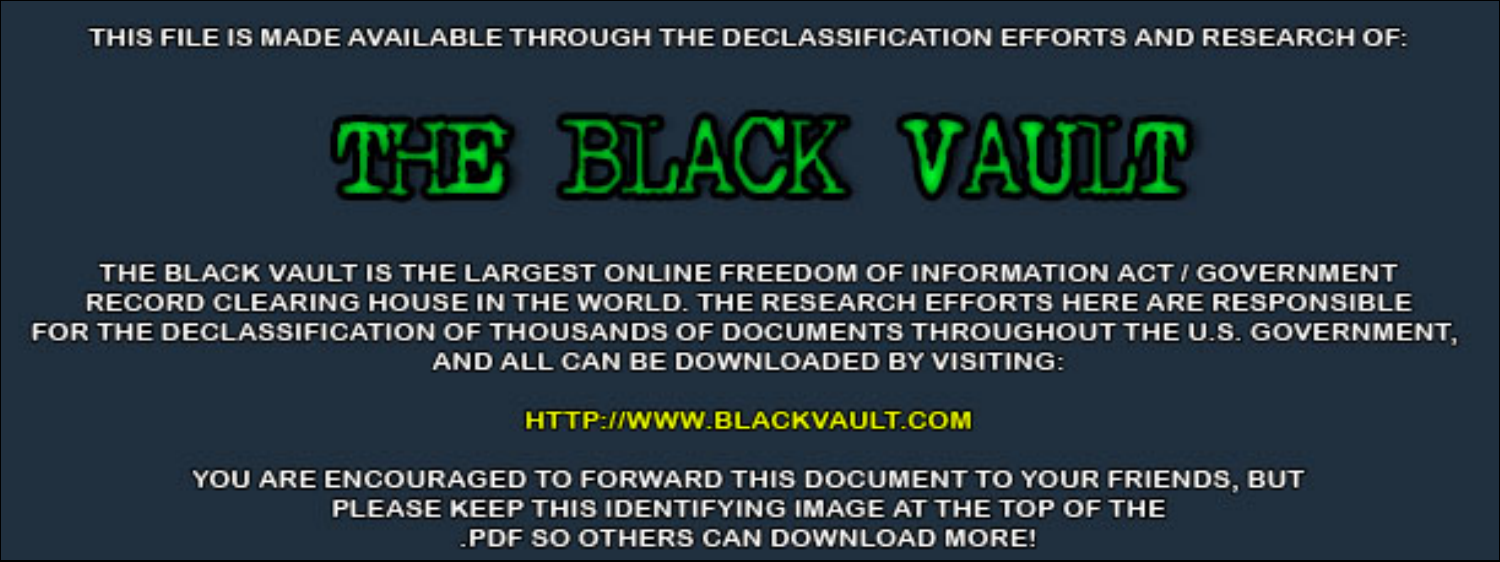, , , >

## **(U)Cryptologic Almanac 50th Anniversary Series**

## **(U)From Librarians to Leadership: Women at NSA**

(U) In 1955, only three percent of the GS-14 and above population at NSA was female; in 1998 the percentage had risen to twenty-three percent. In 1955, the two highest ranking women at NSA were GS-15s. Today, women hold some of the most senior ranks in the Agency hierarchy. Times have changed as have the rights and responsibilities entrusted to women. In looking back across the fifty years of NSA's history, it is impressive how far women have come.

(U) During World War II, women moved into low-level supervisory positions, overseeing the work of both male and female employees. At the end of the war, unlike in some other industries, female cryptologists were not forced out of their jobs. With a significant number of individuals, both male and female, wanting to return to their peacetime occupations, almost all of the women who wanted remain in cryptology were able to. Further, within five years of the end of the war, outstanding wartime employees who had left, including Ann Caracristi, were recruited and hired back.

(U) Just because women were allowed to remain in the business did not mean that they significantly influenced the shape of the postwar cryptologic world. Women were conspicuously absent from the boards organizing what became the Armed Forces Security Agency (AFSA) and then NSA. With the birth of AFSA, few women held positions of significant leadership. And those who did were in personnel or librarian-type positions; jobs traditionally held by women.

(U) During the 1950s women made subtle, but significant progress in expanding their roles at the new National Security Agency. There was one woman chief in the PROD organization, a group similar to the current SIGINT Directorate: Dr. Julia Ward. As chief of the reference section, Ward was the first woman to exert a great deal of influence over a wide variety of SIGINT targets. Others, like Dorothy Blum, began to enter technical fields previously considered men's territory. Blum was an early NSA computer scientist involved in developing computer programs and special-purpose devices to assist in cryptanalysis. In another instance, Juanita Moody moved into positions of increasing leadership in analytic organizations. This groundwork laid in the 1950s would lead to visible progress in the 1960s.

 $(U//FOUO)$ (U) As in the United States in general, the roles and rights of women at NSA in the 1960s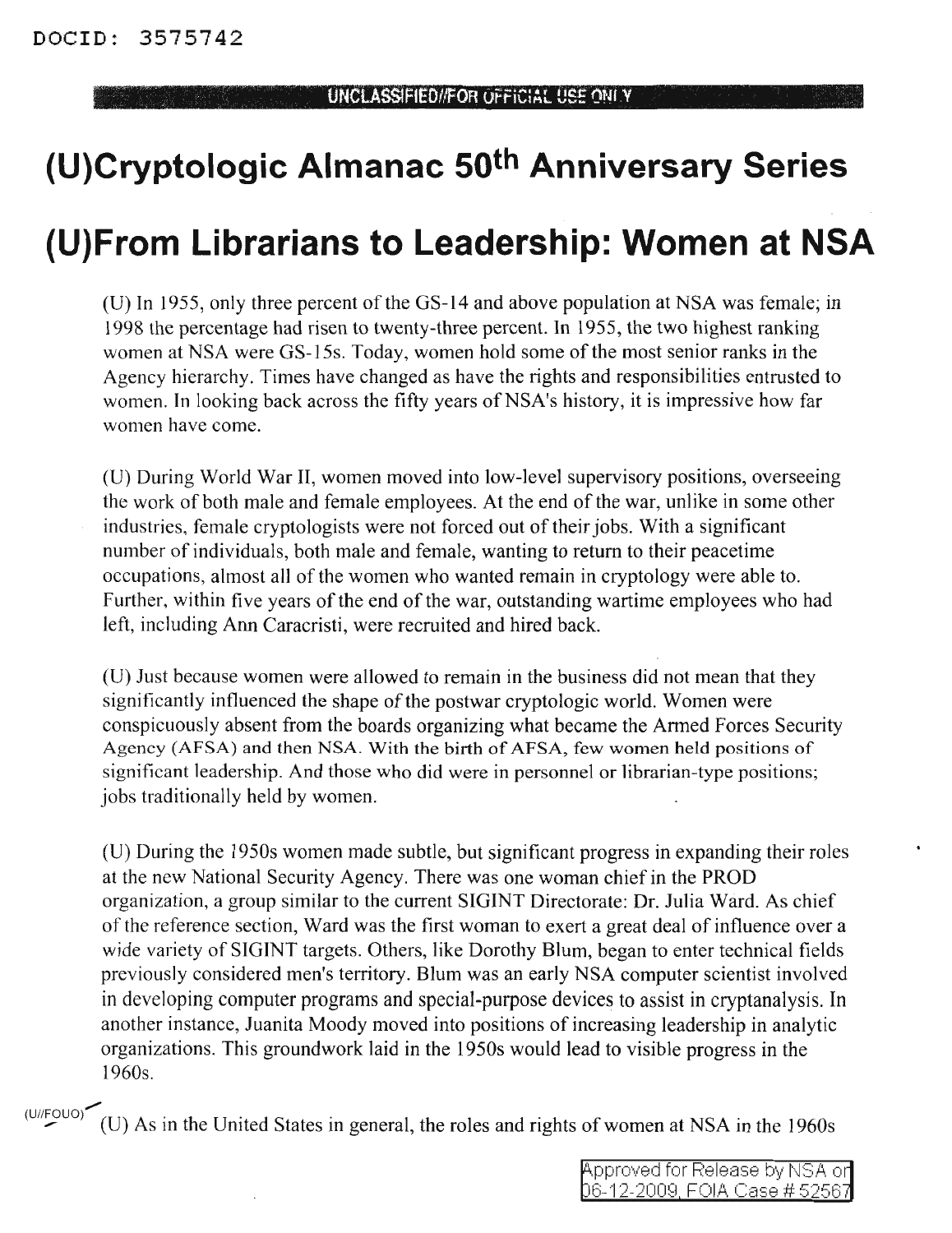saw great expansion and change. By this time, Juanita Moody had risen to chief of the alpha-plus-one level organization responsible for the Cuban problem. During the Cuban missile crisis, she led the  $24$ -hour- a-day effort at NSA and was frequently called upon to brief senior military officials and policymakers on the current situation. In 1964, became the first woman to enter the NSA co-op program in its nine-year history. Also in 1964,1 lariNSA traffic analyst, was sent TDY to Vietnam, ending NSA's tradition of not sending women to "dangerous" corners of the world. Women like Carrie Berry and Velva Klaessy gained high-ranking positions in NSA offices in Second Party countries. Klaessy became the first female Senior U.S. Liaison Officer (SUSLO) when she was named to that post in Ottawa in 1970.

(U) In spite of these advances, the phantom of discrimination occasionally materialized with promotion and *TDY/PCS* opportunities. However, by the 1970s, women grew more likely to fight against such roadblocks rather than accept them. One courageous woman was Renatta Predmore. Upon discovering evidence that she had been denied a promotion because of her sex, she sued NSA -- and won. As part of the 1976 settlement of this case, NSA agreed to include at least one woman with equal voting rights on every NSA promotion board. A 1980 codicil required the male/female composition of promotion boards to be posted annually. For over twenty years, Predmore's efforts have helped ensure a fair hearing for women at promotion time.

## (U//FOUO)~

(U) The 1980s began with the appointment of NSA's first female deputy director, Ann Caracristi. Since that time, women at the Agency have continued to advance in rank both technically and managerially until today when there is feminine representation at all levels of NSA. Current outstanding female leaders include Barbara McNamara, Maureen Baginski, and Cathy Hanks (now retired). While the playing field is not perfectly level, it is significantly more even than it was at NSA's birth.

(U) Since the founding of NSA, women have gained more and more influence in the cryptologic operations in the United States, something they could only hope for fifty years ago. Some credit the Agency with being a very progressive place to work when it comes to opportunities for women. While this may have been true in some offices, looking across the Agency organizations, NSA appears to have been and remains today a reflection of American society at large.

[(U//FOUQ)Jill Frahm, Center for Cryptologic History, 972-2893s, jefrahm@nsa]

Almanac 50<sup>th</sup> Anniversary Series